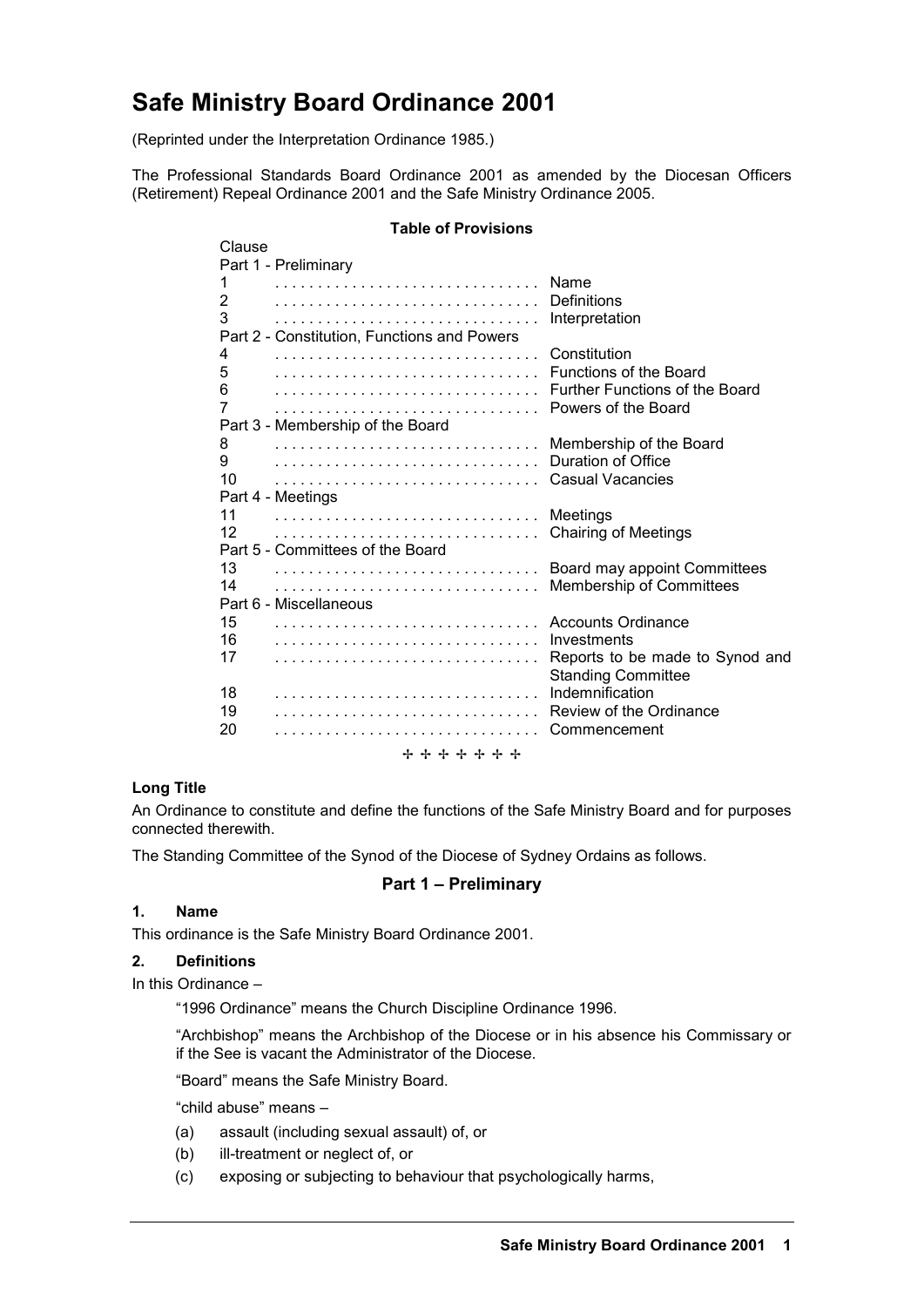a person under the age of 18 years and includes allegations of child abuse or an allegation that may involve child abuse.

"Child Protection Legislation" means the Children and Young Persons (Care and Protection) Act 1998, the Child Protection (Prohibited Employment) Act 1998, the Commission for Children and Young People Act 1998 and the Ombudsman Amendment (Child Protection and Community Services) Act 1998 as amended from time to time and the regulations and guidelines made under or pursuant to those Acts.

"Director" means the person appointed by the Archbishop to administer the 1996 Ordinance and the Sexual Misconduct Protocol.

"Experienced Lawyer" has the meaning given in the 1996 Ordinance.

"Licenced Minister" has the meaning given in the 1996 Ordinance.

"Office Holder" means a person –

- (a) who is a Licensed Minister, or
- (b) who holds a Position within the meaning of the 1996 Ordinance.

"Organisation" means –

- (a) an unincorporated or incorporated body constituted by an ordinance or a resolution of the Synod or its Standing Committee, and
- (b) a Parish, and
- (c) such other body which is identified by the Board as affiliated with the Diocese and which agrees with the Board to submit to the provisions of this ordinance.

"Parish" means a parish or provisional parish in the Diocese constituted or recognised under the Parishes Ordinance 1979 and includes parish councils and churchwardens.

"Sexual Misconduct Protocol" means such protocol established from time to time by the Archbishop for the reporting of sexual abuse by church workers within the Diocese.

#### **3. Interpretation**

In this Ordinance –

- (a) headings are used for convenience only and do not affect the interpretation of this Ordinance,
- (b) references to any legislation or to any section of any legislation include any modification or re-enactment of it and any legislation substituted for it,
- (c) a reference to a clause is a reference to a clause of this Ordinance,
- (d) words denoting the singular include the plural and vice versa, and
- (e) words referring to any gender include all genders.

# **Part 2 – Constitution, Functions and Powers**

#### **4. Constitution**

The Board is constituted with the functions set out in this Ordinance.

## **5. Functions of the Board**

The functions of the Board are –

- (a) to promote and facilitate the development of an environment within Organisations that is free from the risk of child abuse including the promotion and facilitation of compliance with the requirements of the Child Protection Legislation,
- (b) to monitor, review and make recommendations in respect of compliance, training, investigatory and management practices and procedures and pastoral care within Organisations in relation to the prevention of and response to child abuse and the requirements of the Child Protection Legislation,
- (c) to review and make recommendations in respect of ordinances passed or to be passed by the Synod or its Standing Committee to ensure compliance and compatibility with the requirements of the Child Protection Legislation,
- (d) to provide services, advice, and assistance to Organisations and Office Holders in relation to the prevention of and response to child abuse and the requirements of the Child Protection Legislation,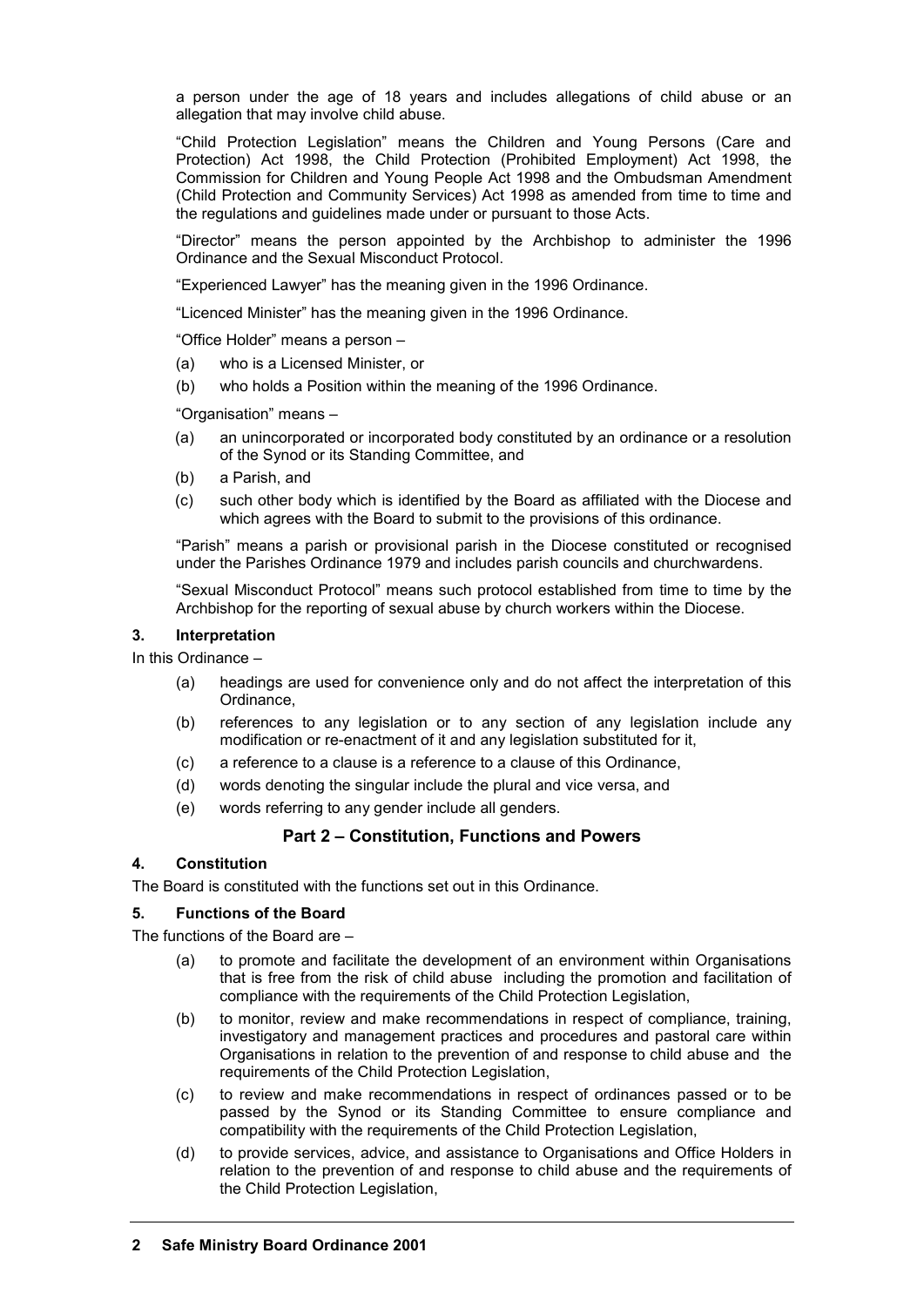- (e) to make representations to relevant government bodies regarding the operation of the Child Protection Legislation,
- (f) to liaise with persons and bodies outside the Diocese to facilitate cooperation and consistency of conduct in relation to the prevention of and response to child abuse and compliance with the requirements of the Child Protection Legislation,
- (g) to provide services, advice, and assistance to Anglican organisations and persons holding office in the Church outside the Diocese in relation to the prevention of and response to child abuse and the requirements of the Child Protection Legislation,
- (h) to exercise a delegated head of agency function for the purposes of the Ombudsman Amendment (Child Protection and Community Services) Act 1998, and
- (i) to conduct employment screening on behalf of Anglican employers within the Province of New South Wales and the Diocese of Wangaratta for the purposes of the Commission for Children and Young People Act 1998,
- (j) to promote and facilitate the development of an environment within Organisations that is free from the risk of harm to any vulnerable person,
- (k) to monitor, review and make recommendations in respect of compliance, training, investigatory and management practices and procedures and pastoral care within Organisations in relation to the prevention of and response to harm to any vulnerable person,
- (l) to provide services, advice, and assistance to Organisations and Office Holders in relation to the prevention of and response to any vulnerable person.

## **6. Further Functions of the Board**

Without limiting the generality of the functions referred to in clause 5, in exercising any such function or functions the Board may –

- (a) develop and disseminate appropriate guidelines, protocols, policies and procedures for use within Organisations and by Office Holders,
- (b) initiate training programs, activities and publicity to educate and inform Organisations and Office Holders,
- (c) conduct quality assurance audits in relation to compliance, training, investigation and management practices and procedures, and pastoral care within Organisations,
- (d) review and make recommendations on the operation of the 1996 Ordinance and the Sexual Misconduct Protocol,
- (e) on request from an Organisation or Office Holder, make arrangements for an investigation on behalf of the Organisation or Office Holder, and
- (f) provide advice in relation to risk assessments obtained by Organisations and Office Holders from employment screening under the Commission for Children and Young People Act 1998.

## **7. Powers of the Board**

The Board has power to carry out its functions under clauses 5 and 6 and for these purposes the Board may –

- (a) acquire property by purchase, donation or otherwise,
- (b) use any money paid to or property vested in the Board,
- (c) enter into contracts, employ persons and do all things as a necessary or incidental to the carrying out of its functions, and
- (d) open and operate bank accounts and determine the persons by whom cheques and other bank documents shall be signed or endorsed.

# **Part 3 – Membership of the Board**

## **8. Membership of the Board**

- (1) The members of the Board are
	- (a) the Archbishop who is the President of the Board,
	- (b) the Director who is the Chief Executive Officer of the Board,
	- (c) 3 Licenced Ministers appointed by the Archbishop,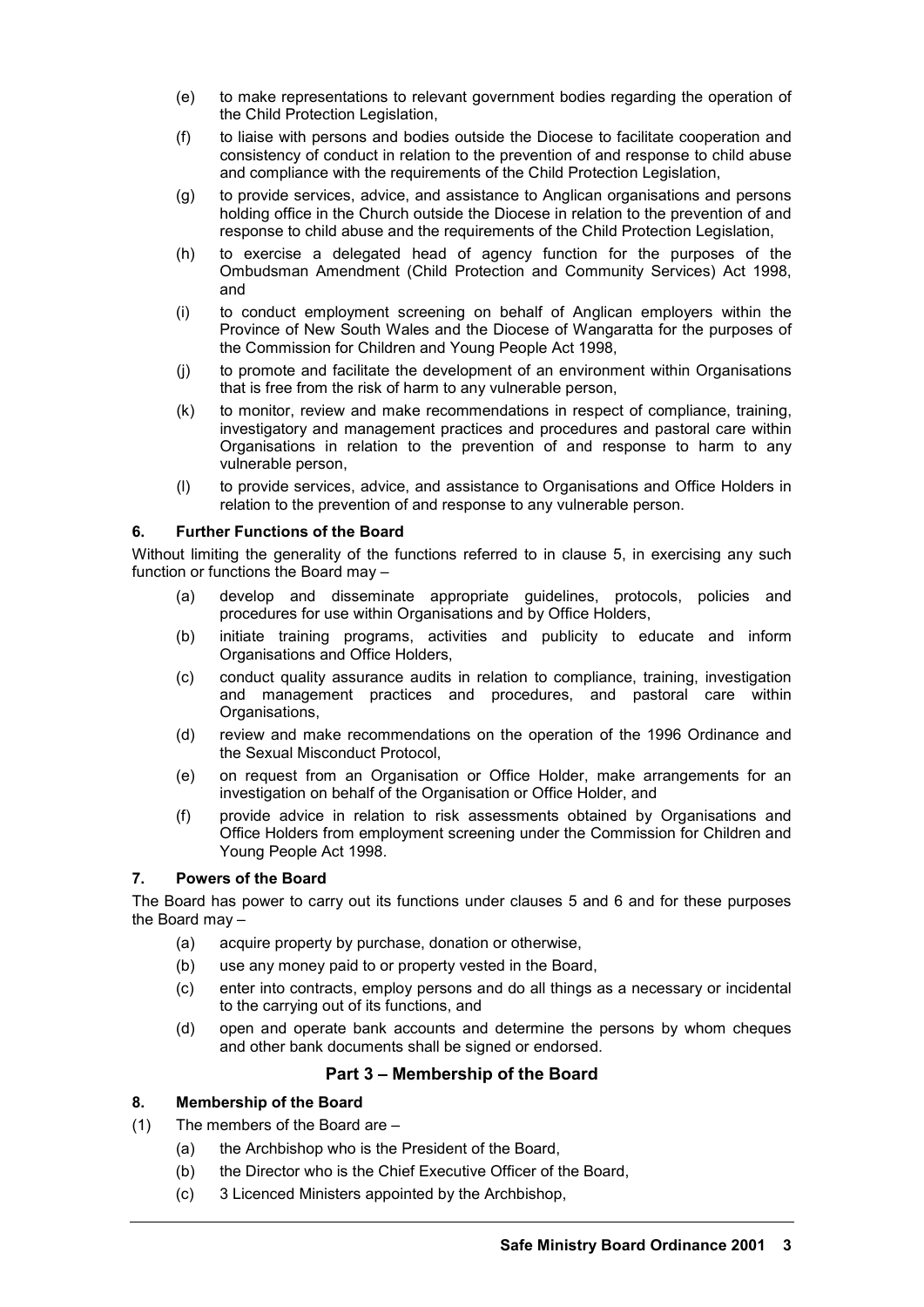- (d) 3 persons who are not Licenced Ministers appointed by the Archbishop,
- (e) 3 Licenced Ministers elected by the Standing Committee, and
- (f) 3 persons who are not Licenced Ministers elected by the Standing Committee.

## (2) The membership of the Board must include –

- (a) an Experienced Lawyer,
- (b) at least 4 men, and
- (c) at least 4 women.

(3) The Archbishop and the Standing Committee shall have regard to the need for the membership of the Board to include persons with professional training and/or experience in the areas of child protection, social welfare or counselling.

## **9. Duration of Office**

(1) Each member who is elected or appointed to the Board (other than the Director) is to retire on the first meeting of the Standing Committee which next follows the first ordinary session of each Synod provided that a member continues to hold office until a successor for the member is elected or appointed.

(2) Subject to this Ordinance, a retiring member is eligible to be re-elected or re-appointed.

## **10. Casual Vacancies**

(1) A vacancy occurs when a member who is elected or appointed to the Board (other than the Director) –

- (a) dies,
- (b) resigns the office of member by writing addressed to the Archbishop, and in such case, unless the writing specifies a later date, the resignation is effective when the Archbishop receives the writing,
- (c) becomes an insolvent under administration,
- (d) becomes an incapable person, a patient, a protected person or a voluntary patient under any statute relating to mental health,
- (e) is absent for a continuous period of 6 months without leave of the Board from meetings of the Board held during that period.
- $(f)$  ....
- (2) In addition to the circumstances set our in subclause  $(1)$ 
	- (a) the Archbishop may revoke at any time the membership of a person appointed to the Board pursuant to clause 8(1)(c) or clause 8(1)(d), and
	- (b) the Standing Committee may by resolution specifying the reasons therefor revoke at any time the membership of a person elected to the Board pursuant to clause 8(1)(e) or clause 8(1)(f).
- $(3)$  A vacancy in the office of a member of the Board may be filled
	- (a) in the case of a vacancy of a member appointed by the Archbishop, by the Archbishop, and
	- (b) in the case of a vacancy of a member elected by the Standing Committee, by the Standing Committee.

## **Part 4 – Meetings**

## **11. Meetings**

(1) The Board meets at such times as it may determine and at such other times as the Archbishop may determine.

(2) The quorum for a meeting of the Board is 6.

(3) A vacancy in the membership of the Board or a defect in the election or appointment of a person acting as a member of the Board does not invalidate any act or proceeding of the Board.

(4) Subject to the provisions of this ordinance, the Board may regulate its own proceedings and for that purpose may make or rescind or alter regulations from time to time.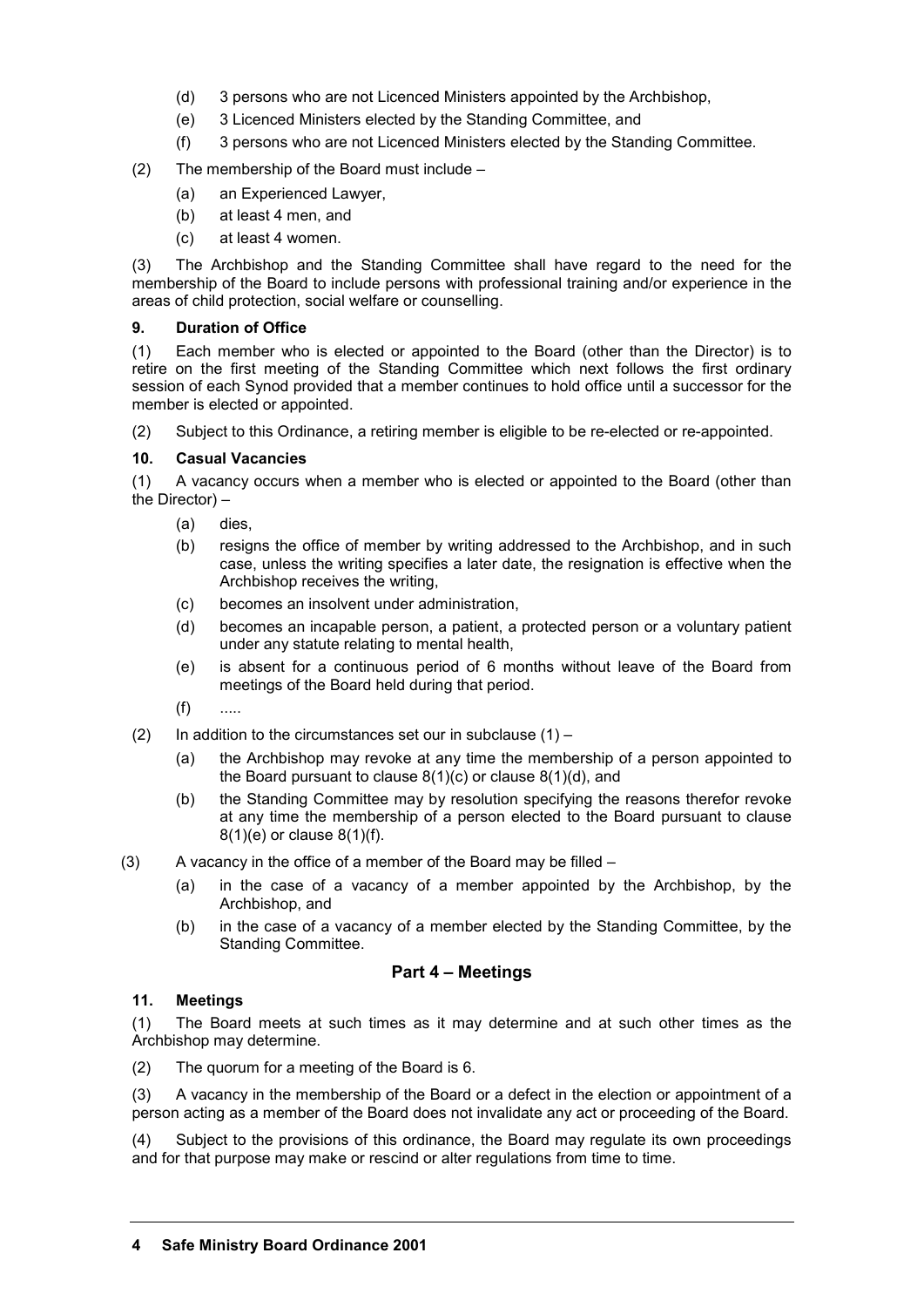# **12. Chairing of Meetings**

(1) The Archbishop chairs all meetings of the Board provided he is present and is willing so to act.

(2) If the Archbishop is not present at a meeting of the Board or is not willing to chair the meeting –

- (a) a member of the Board appointed by the Archbishop will chair that meeting, or
- (b) if the member of the Board appointed by the Archbishop as Chair is not present at that meeting, the members of the Board present must elect one of their number to chair the meeting for so long as the Chair is absent.
- (3) The person chairing a meeting of the Board has both a deliberative and casting vote.

## **Part 5 – Committees of the Board**

## **13. Board may appoint Committees**

For the purpose of assisting the Board in carrying out its functions the Board may, by resolution, establish 1 or more committees with such powers and functions as the Board may think fit.

## **14. Membership of Committees**

A committee established by the Board may include persons who are not members of the Board.

## **Part 6 – Miscellaneous**

## **15. Accounts Ordinance**

The Board must comply with the terms of the Accounts, Audits and Annual Reports Ordinance 1995.

## **16. Investments**

All property held for the Board and available for investment must only be invested in accordance with the Investment of Church Trust Property Ordinance 1990.

#### **17. Reports to be made to Synod and Standing Committee**

The Board must provide regular reports of its activities to the Standing Committee and must provide a report to each session of the Synod.

## **18. Indemnification**

(1) The Board must ensure that there is indemnity insurance for its members.

(2) Each member of the Board is indemnified out of the assets held by or for the purposes of the Board against all loss or liability properly incurred for or on behalf of the Board by reason of being or having been a member of the Board other than that incurred or occasioned by the member's own wilful act or neglect.

## **19. Review of Ordinance**

The operations of the Board must be reviewed by the Standing Committee as soon as practicable after 3 years from the date of assent to this ordinance.

#### **20. Commencement**

(1) Subject to subclause (2), this Ordinance commences on the date of assent.

(2) The functions of the Board referred to in clauses  $5(d)$ , (g), (h) and (i) commence on the date or dates determined by the Archbishop-in-Council.

#### **Table of Amendments**

| Long Title | Amended by Ordinance No 41, 2005. |
|------------|-----------------------------------|
| Clause 1   | Amended by Ordinance No 41, 2005. |
| Clause 2   | Amended by Ordinance No 41, 2005. |
| Clause 5   | Amended by Ordinance No 41, 2005. |